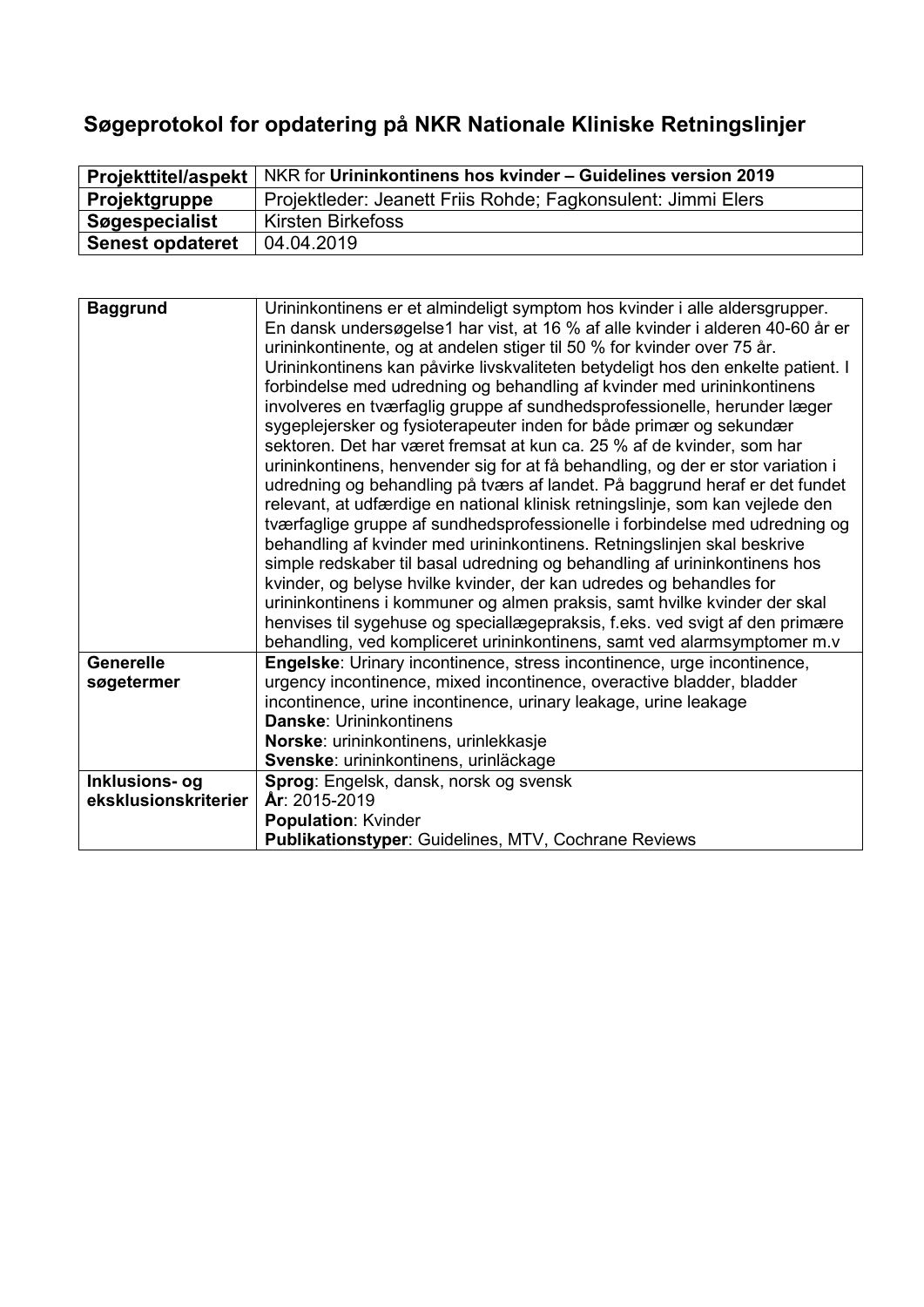## **Informationskilder**

| <b>Databaser</b>                                                       | <b>Interface</b>                                                      | <b>Fund</b>    | Dato for<br>søgning       |
|------------------------------------------------------------------------|-----------------------------------------------------------------------|----------------|---------------------------|
| <b>G-I-N International</b>                                             | http://www.g-i-n.net/                                                 | 5              | 23.01.2019                |
| NICE (UK)                                                              | http://www.nice.org.uk/                                               | $\overline{4}$ | 23.01.2019/<br>05.04.2019 |
| <b>Trip Database</b>                                                   | https://www.tripdatabase.com/                                         | 11             | 23.01.2019                |
| <b>Scottish Intercollegiate</b><br><b>Guidelines Network</b><br>(SIGN) | http://sign.ac.uk                                                     | $\mathbf 0$    | 23.01.2019                |
| <b>HTA Databasen (CRD</b><br>database)                                 | http://www.crd.york.ac.uk/CRDWeb/                                     | 21             | 23.01.2019                |
| <b>SBU, Sverige</b>                                                    | http://www.sbu.se                                                     | $\overline{0}$ | 23.01.2019                |
| Socialstyrelsen,<br><b>Sverige</b>                                     | http://www.socialstyrelsen.se                                         | $\mathbf{0}$   | 23.01.2019                |
| Helsedirektoratet,<br><b>Norge</b>                                     | https://helsedirektoratet.no/                                         | $\mathbf 0$    | 23.01.2019                |
| FHI, Norge                                                             | http://www.fhi.no/                                                    | $\overline{0}$ | 23.01.2019                |
| <b>NHMRC, Australien</b>                                               | https://www.clinicalguidelines.gov.au/                                | $\overline{0}$ | 23.01.2019                |
| <b>Canadian Medical</b><br><b>Association, Canada</b>                  | https://joulecma.ca/cpg/homepage                                      | 1              | 23.01.2019                |
| <b>American Urological</b><br><b>Association (AUA)</b>                 | https://www.auanet.org/guidelines                                     | $\overline{2}$ | 23.01.2019                |
| Dansk selskab for<br>Obstetrik og<br>Gynækologi                        | http://www.dsog.dk/                                                   | 1              | 23.01.2019                |
| <b>European Urological</b><br><b>Association</b>                       | https://uroweb.org/individual-<br>guidelines/non-oncology-guidelines/ | 1              | 23.01.2019                |

| <b>MEDLINE</b> (inkl.<br><b>Cochrane Reviews)</b>  | <b>OVID</b>  | 136 | 02.02.2019 |
|----------------------------------------------------|--------------|-----|------------|
| <b>EMBASE (inkl. Cochrane)</b><br><b>Reviews</b> ) | <b>OVID</b>  | 373 | 23.01.2019 |
| <b>CINAHL</b>                                      | <b>EBSCO</b> | 18  | 23.01.2019 |
| <b>PEDRO</b>                                       | Internet     | -9  | 23.01.2019 |

**Note:**

- Guidelines fra firmaet Hayes er fra valgt for denne NKR
- Søgetermer og inklusions- og eksklusionskriterier er tilpasset de enkelte databaser.
- Dubletter er så vidt muligt frasorteret ved hjælp af Covidence. De fundne referencer overføres til fagkonsulenten i Covidence.
- Fuldtekster præsenteres i Covidence i pdf-format eller som link
- Søgestrategi for hver enkelt database præsenteres hvis muligt vises det eksplicit hvor mange referencer den enkelte søgestreng genererer
- Covidence = webbaseret referencehåndteringssystem og kvalitetsvurderingsværktøj
- MAGIC = online skabelonværktøj til guidelines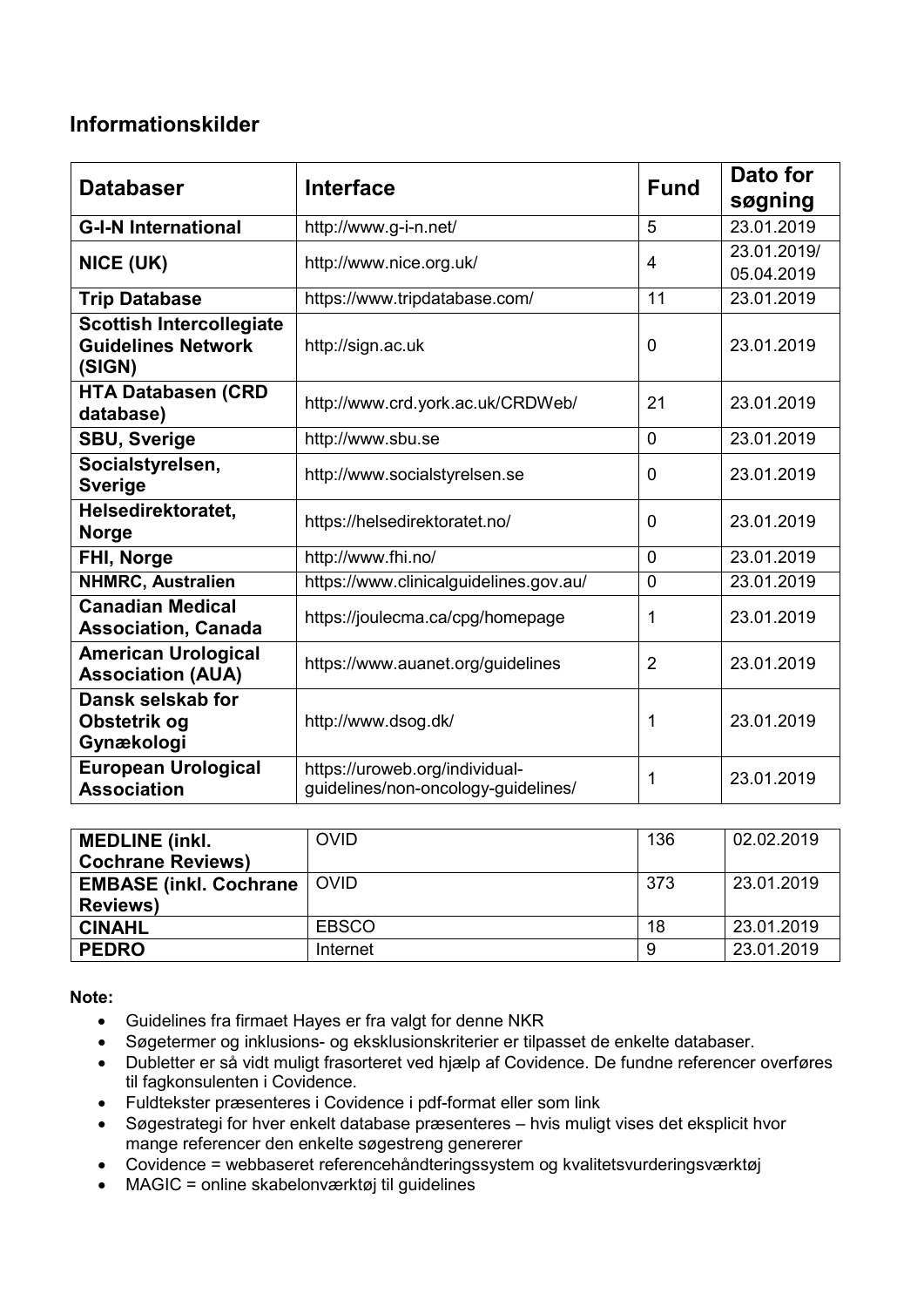# **Søgestrategi**

## **GIN**

**Søgt på**: Urinary incontinence, stress incontinence, urge incontinence, urgency incontinence, mixed incontinence, overactive bladder, bladder incontinence

| <b>Relev</b><br>ance | <b>Title</b>                                                                                                                                                | <b>Organis</b><br>ation                                                                            | <b>Type</b>   |                    | <b>Date</b>        | Re<br>lev<br>an<br>$t -$<br>Co<br>un<br>tri<br><b>es</b> | <b>Public</b><br>ation<br><b>Status</b> | r.        |
|----------------------|-------------------------------------------------------------------------------------------------------------------------------------------------------------|----------------------------------------------------------------------------------------------------|---------------|--------------------|--------------------|----------------------------------------------------------|-----------------------------------------|-----------|
| 100%                 | Belastungsink<br>ontinenz der<br>Frau. S2e-LL<br>(DGGG)<br><b>Stress</b><br>incontinence<br>in women]                                                       | <b>AWMF</b><br>$(DE)$ -<br>Associat<br>ion of<br>Scientifi<br>$\mathbf{C}$<br>Medical<br>Societies | Guide<br>line | Jul<br>31,<br>2019 |                    | Ger<br>ma<br>ny                                          | Under<br>review                         |           |
| 85%                  | Incontinentie<br>voor urine<br>bij vrouwen<br>(M46)<br>[Urinary<br>incontinence<br>in women]                                                                | $NHG(NL)$ -<br>Dutch<br>College of<br>General<br>Practitioners                                     | Guideline     |                    | Jul<br>01,<br>2015 |                                                          | Netherlands                             | Published |
| 74%                  | Harninkontinenz<br>bei geriatrischen<br>Patienten,<br>Diagnostik und<br>Therapie. S2e-<br>LL (DGG)<br>[Urinary<br>incontinence in<br>geriatric<br>patients, | <b>AWMF</b><br>$(DE)$ -<br>Association<br>of<br>Scientific<br>Medical<br>Societies                 | Guideline     |                    | Jan<br>02,<br>2019 |                                                          | Germany                                 | Published |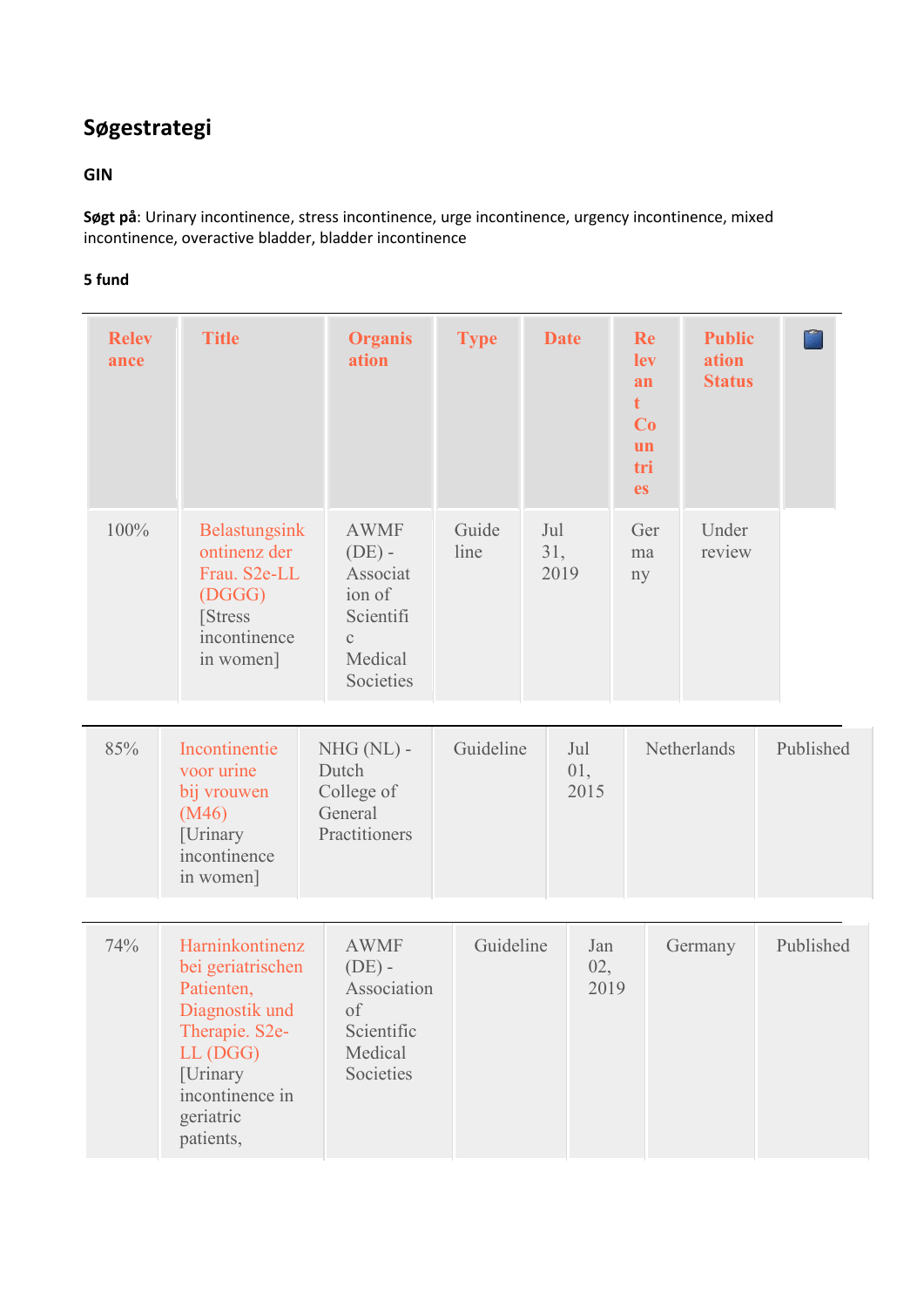|     | diagnosis and<br>treatment]                                                                                                                                                                                                  |                                                                                    |           |                    |         |                 |
|-----|------------------------------------------------------------------------------------------------------------------------------------------------------------------------------------------------------------------------------|------------------------------------------------------------------------------------|-----------|--------------------|---------|-----------------|
| 46% | <b>Enuresis und</b><br>nicht-organische<br>Harninkontinenz<br>bei Kindern und<br>Jugendlichen.<br>$S2k-LL$<br>(DGKJP,<br>DGKJ)<br>[Enuresis and<br>non-organic<br>urinary<br>incontinence in<br>children and<br>adolescents] | <b>AWMF</b><br>$(DE)$ -<br>Association<br>of<br>Scientific<br>Medical<br>Societies | Guideline | Dec<br>02,<br>2015 | Germany | Published       |
| 86% | Die<br>überaktive<br><b>Blase</b><br>$(\ddot{U}AB)$ . S2 $k-$<br>LL (DGGG)<br>[Overactive<br>bladder]                                                                                                                        | AWMF (DE)<br>- Association<br>of Scientific<br>Medical<br>Societies                | Guideline | Dec<br>31,<br>2018 | Germany | Under<br>review |

## **NICE**

**Søgt på**: Urinary incontinence, stress incontinence, urge incontinence, urgency incontinence, mixed incontinence, overactive bladder, bladder incontinence

| Extraurethral (non-circumferential) retropubic adjustable<br>compression devices for stress urinary incontinence in women | <b>IPG576</b> | <b>March 2017</b> | March 2017   |
|---------------------------------------------------------------------------------------------------------------------------|---------------|-------------------|--------------|
| Single-incision short sling mesh insertion for stress urinary<br>incontinence in women                                    | IPG566        | October 2016      | October 2016 |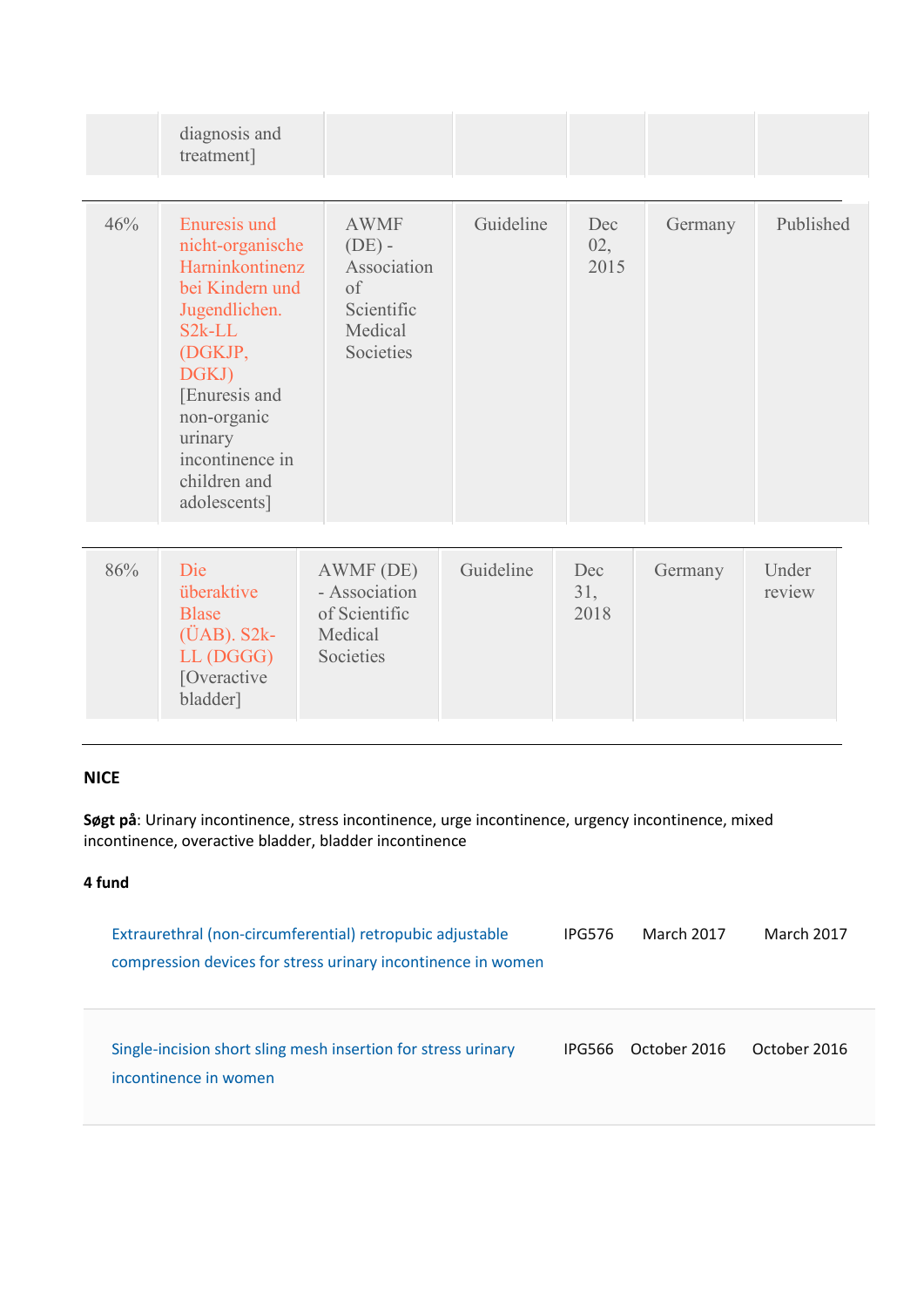| Urinary incontinence in women: management                              | CG171        | September<br>2013 | November<br>2015 |
|------------------------------------------------------------------------|--------------|-------------------|------------------|
| Urinary incontinence and pelvic organ prolapse in women:<br>management | <b>NG123</b> | April 2019        | April 2019       |

#### **Trip Database**

#### Søgt på:

**Søgt på**: Urinary incontinence, stress incontinence, urge incontinence, urgency incontinence, mixed incontinence, overactive bladder, bladder incontinence

#### **11 fund**

## Intravaginal [Laser for Genitourinary Syndrome of Menopause and Stress Urinary](http://www.jogc.com/article/S1701-2163(17)31208-2/abstract)  [Incontinence](http://www.jogc.com/article/S1701-2163(17)31208-2/abstract)

Intravaginal Laser for Genitourinary Syndrome of Menopause and Stress Urinary **Incontinence** Journal of Obstetrics and Gynaecology Canada Email/Username: Password: Remember me Search Terms Search within Search Copyright © 2018 Inc. All rights reserved.  $|||||||$  The content on this site is intended for health professionals. We use cookies to help provide and enhance our service and tailor content and ads. By continuing you agree to the . Advertisements on this site do not constitute a guarantee

*[Society of Obstetricians and Gynaecologists of Canada2](javascript:void(0))018*

## [Uninary Incontinence Decision Aid](http://rnao.ca/bpg/resources/uninary-incontinence-decision-aid)

Uninary **Incontinence** Decision Aid Uninary **Incontinence** Decision Aid | Registered Nurses' Association of Ontario l'Association des infirmières et infirmiers autorisés de l'Ontario Speaking out for nursing. Speaking out for health. » » Uninary **Incontinence** Decision Aid This Decision Aid is for you if you are a woman: between the ages of 40 and 65 (but could also be used by younger women) who has a problem with leaking urine and/or has to wear a pad who wants to understand urinary **incontinence** *[Registered Nurses' Association of Ontario2](javascript:void(0))015*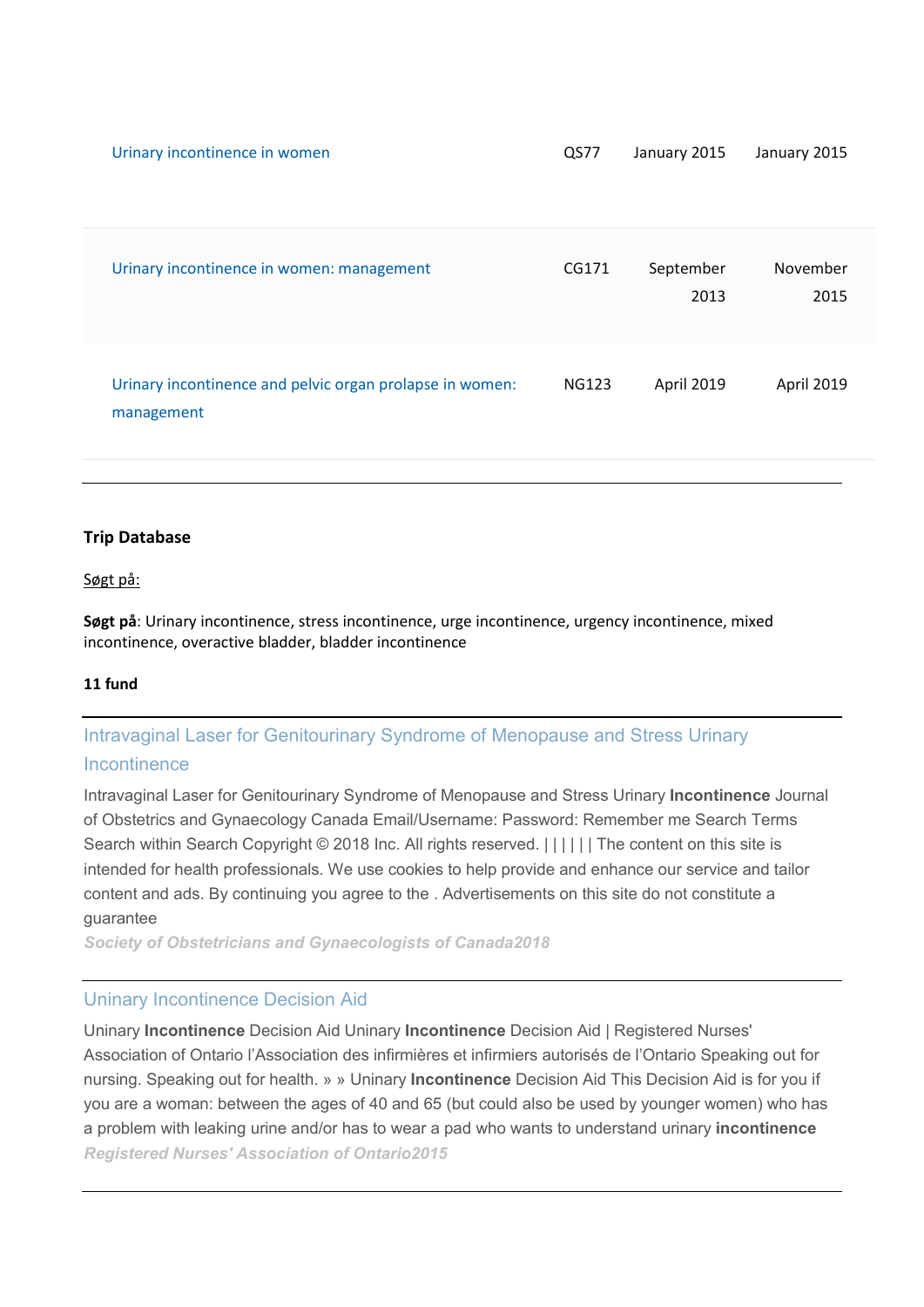## [Surgical Treatment of Female Stress Urinary Incontinence \(SUI\): AUA/SUFU Guideline](http://www.auanet.org/guidelines/stress-urinary-incontinence-(sui)-new-(aua/sufu-guideline-2017))

Surgical Treatment of Female Stress Urinary **Incontinence** (SUI): AUA/SUFU Guideline American Urological Association - Surgical Treatment of Female Stress Urinary **Incontinence** (SUI): AUA/SUFU Guideline American Urological Association - Surgical Treatment of Female Stress Urinary **Incontinence** (SUI): AUA/SUFU Guideline advertisement Toggle navigation About Us Membership About AUA AUA Governance Industry Relations Education AUAUniversity Education Products & Resources Normal Histology and Important (...) Resources and Initiatives Data Services Advocacy Advocacy by Topic Scholar & Fellowship Programs International International Opportunities Annual Meeting Membership Collaborations Academic Exchanges Giving Back Practice Resources Coding and Reimbursement Practice Managers' Network (PMN) Patient Safety and Quality of Care Accreditations and Reporting Patient Education Surgical Treatment of Female Stress Urinary **Incontinence** (SUI): AUA/SUFU Guideline AUA/SUFU Guideline: Published 2017 Stress urinary *[American Urological Association2](javascript:void(0))017*

### [Nonsurgical Management of Urinary Incontinence in Women](https://www.aafp.org/patient-care/clinical-recommendations/all/urinary-incontinence.html)

Nonsurgical Management of Urinary **Incontinence** in Women Urinary **Incontinence** in Women - Clinical Practice Guideline -- Clinical Recommendation Welcome Search Search Specify your search AAFP.org Patient Care Clinical Practice Guideline Urinary **Incontinence** in Women Nonsurgical Management of Urinary **Incontinence** in Women (Endorsed, May 2015) The guideline, Nonsurgical Management of Urinary Incontienence in Women , was developed by the American College of Physicians and was endorsed (...) by the American Academy of Family Physicians. Key Recommendations Pelvic floor muscle training should be first-line treatment for women with stress urinary **incontinence** (UI). Bladder training should be first-line treatment for women with urgency UI. Women with mixed UI should be treated with pelvic floor training combined with bladder training. Systemic pharmacologic therapy should not be prescribed for stress UI. Pharmacologic treatment should be prescribed to women with urgency UI if bladder training

*[American Academy of Family Physicians2](javascript:void(0))015*

#### [Urinary Incontinence in Women](https://www.acog.org/Clinical-Guidance-and-Publications/Practice-Bulletins/Committee-on-Practice-Bulletins-Gynecology/Urinary-Incontinence-in-Women)

Urinary **Incontinence** in Women Sign In (ACOG) Sign in to your ACOG account Email is required. Please enter valid Email. was not found in our system. Would you like to associated with your account? Forgot your email address? JSOG Member? © 2018 - American College of Obstetricians and **Gynecologists** 

*[American College of Obstetricians and Gynecologists2](javascript:void(0))015*

#### [Urinary Incontinence](http://uroweb.org/guideline/urinary-incontinence/)

Urinary **Incontinence** Urinary **Incontinence** | Uroweb Guidelines ›

Urinary **Incontinence** Urinary **Incontinence** To access the pdfs & translations of individual guidelines, please as EAU member. Non-EAU members can view the web versions. To become an EAU member, click . EAU Central Office PO Box 30016 NL-6803 AA ARNHEM The Netherlands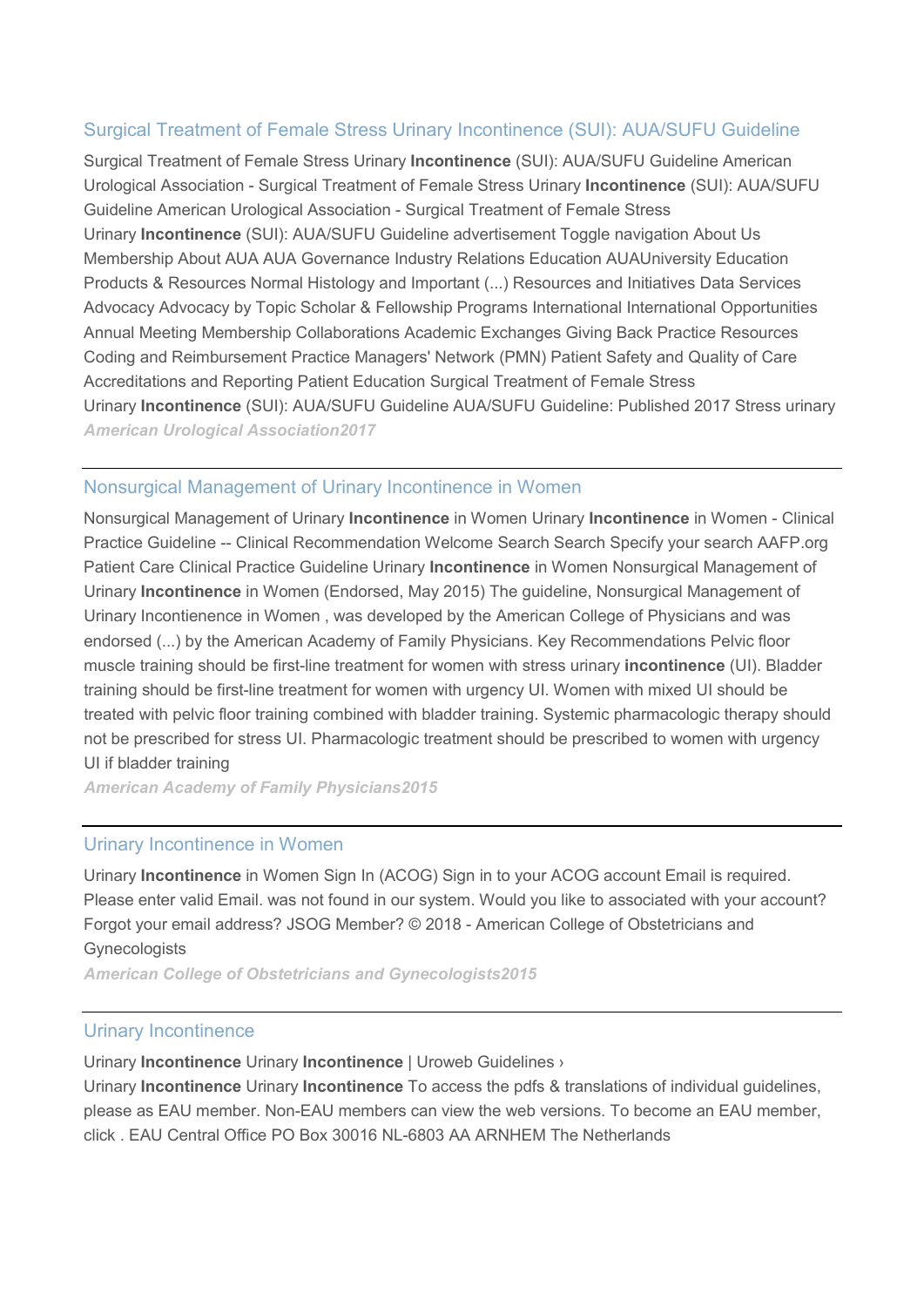#### [Urinary Incontinence](http://uroweb.org/wp-content/uploads/EAU-Guidelines-Urinary-Incontinence-2015.pdf)

Urinary **Incontinence** Guidelines on Urinary **Incontinence** M.G. Lucas (Chair), D. Bedretdinova (Guidelines Associate), L.C. Berghmans, J.L.H.R. Bosch, F .C. Burkhard, F . Cruz, A.K. Nambiar, C.G. Nilsson, A. Tubaro, R.S. Pickard © European Association of Urology 2015 2 URINARY **INCONTINENCE** - PARTIAL UPDATE MARCH 2015 TABLE OF CONTENTS PAGE 1. INTRODUCTION 6 1.1 Aim 6 1.1.1 Use in different healthcare settings and by healthcare professionals 6 1.2 Publication history 6 1.3 Panel composition 7 2 (...) Diagnostic accuracy 14 3.6.2.3 Does urodynamics influence the outcome of conservative therapy 14 3.6.2.4. Does urodynamics influence the outcome of surgery for stress urinary **incontinence**? 14 3.6.2.5 Does urodynamics help to predict complications of surgery? 14 3.6.2.6 Does urodynamics influence the outcome of surgery for detrusoroveractivity? 15 3.6.2.7 Does urodynamics influence the outcome of treatment for post- prostatectomy urinary **incontinence** in men? 15 3.7 Pad testing 15 3.7.1 Question 16 3.7.2

*[European Association of Urology2](javascript:void(0))015*

#### [Axonics sacral neuromodulation system for overactive bladder and faecal incontinence](https://www.nice.org.uk/guidance/mib164/resources/axonics-sacral-neuromodulation-system-for-overactive-bladder-and-faecal-incontinence-pdf-2285963577096901)

Axonics sacral neuromodulation system for **overactive bladder** and faecal incontinence Ax Axonics sacr onics sacral neuromodulation system for al neuromodulation system for o ov ver eractiv active **bladder** and faecal incontinence e **bladder** and faecal incontinence Medtech innovation briefing Published: 10 December 2018 nice.org.uk/guidance/mib164 pathways Summary Summary The technology technology described in this briefing is the Axonics rechargeable sacral neuromodulation system. It is intended (...) for use in **overactive bladder** syndrome and faecal incontinence. The inno innovativ vative aspects e aspects are that it is currently the only rechargeable sacral neuromodulation system and is designed to need less frequent surgical replacement than current non- rechargeable systems. The intended place in ther place in therap apy y is as an alternative to non-rechargeable sacral neuromodulation devices in people with urinary or faecal dysfunction, who would be offered sacral neuromodulation in line

*[National Institute for Health and Clinical Excellence -](javascript:void(0)) Advice2018*

#### [\[Posterior tibial nerve stimulation in overactive bladder\]](http://www.crd.york.ac.uk/CRDWeb/ShowRecord.asp?ID=32017000295&src=trip)

[Posterior tibial nerve stimulation in **overactive bladder**] [Posterior tibial nerve stimulation in **overactive bladder**] [Posterior tibial nerve stimulation in **overactive bladder**] Alfie V, Soto N, Pichon-Riviere A, Augustovski F, García Martí S, Alcaraz A, Bardach A, Ciapponi A Record Status This is a bibliographic record of a published health technology assessment from a member of INAHTA. No evaluation of the quality of this assessment has been made for the HTA database. Citation Alfie V, Soto N (...) , Pichon-Riviere A, Augustovski F, García Martí S, Alcaraz A, Bardach A, Ciapponi A. [Posterior tibial nerve stimulation in **overactive bladder**] Buenos Aires: Institute for Clinical Effectiveness and Health Policy (IECS). Documentos de Evaluación de Tecnologías Sanitarias, Informe de Respuesta Rapida No 530. 2017 Authors' conclusions High quality evidence indicates that percutaneous tibial nerve stimulation is as effective, but not better than drugs as third line treatment in patients with **overactive**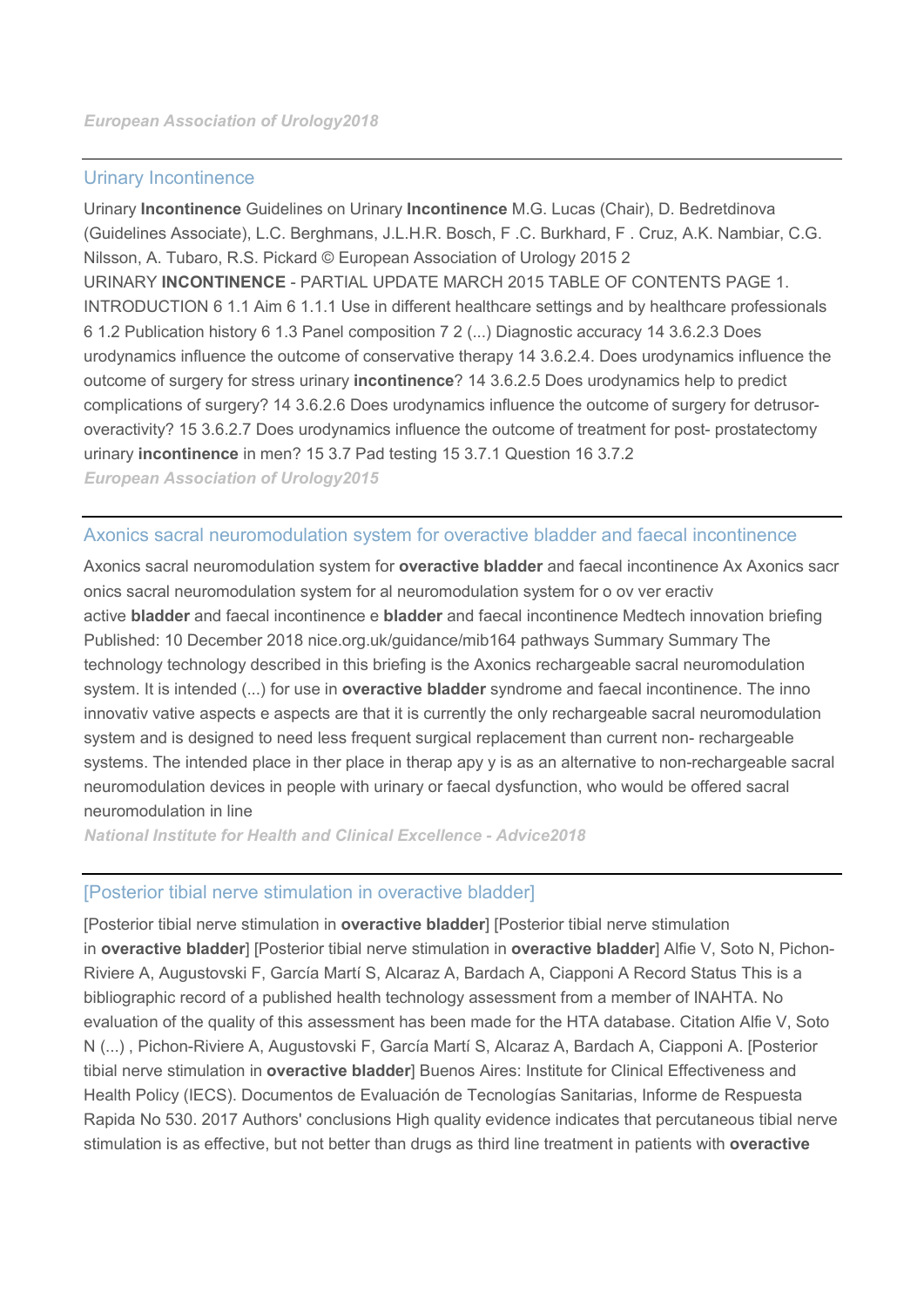## [Treatments for Overactive Bladder: Focus on Pharmacotherapy -](http://www.jogc.com/article/S1701-2163(17)30700-4/abstract) An Addendum

Treatments for **Overactive Bladder**: Focus on Pharmacotherapy - An Addendum DEFINE\_ME\_WA This site requires Cookies to be enabled to function. Please ensure Cookies are turned on and then re-visit the desired page.

*[Society of Obstetricians and Gynaecologists of Canada2](javascript:void(0))017*

## [CUA guideline on adult overactive bladder](https://www.cua.org/themes/web/assets/files/4586_v3.pdf)

CUA guideline on adult **overactive bladder** CUA GUIDELINE Cite as: Can Urol Assoc J 2017;11(5):E142-73. http://dx.doi.org/10.5489/cuaj.4586 Published online May 9, 2017 Table of contents Introduction. E143 J .Corcos Definitions. and.epidemiology E143 S. Radomski Impact.on.psychosocial.life.and.patients'.quality.of.life E145 L. Stothers (adults), A. Wagg (elderly) Diagnosis E147 J. Corcos, M. Przydacz Treatment. I.. Firstline.treatment.(behavioural.therapies.and.lifestyle.changes) E150 S (...) Western Hospital, University of Toronto, University Health Network, Toronto, ON; 5 Department of Urological Sciences, University of British Columbia, Vancouver, BC; 6 Department of Medicine, University of Alberta, Edmonton, AB; Canada CUA guideline on adult **overactive bladder** CUAJ • May 2017 • Volume 11, Issue 5 © 2017 Canadian Urological Association E142CUAJ • May 2017 • Volume 11, Issue 5 E143 Introduction The.overactive.bladder.(OAB).picture.has.dramatically. changed.in.the.last.20.years *[Canadian Urological Association2](javascript:void(0))017*

#### **SIGN**

**Søgt på alle emner**

**0 fund**

#### **HTA database**

**Søgt på:** (incontinence or overactive bladder) IN HTA FROM 2015 TO 2019

**21 fund** (findes i Covidence)

#### **SBU (Sverige)**

**Søgt på:** Urininkontinens, inkontinens, urinläckage, ansträngningsinkontinens, trängningsinkontinens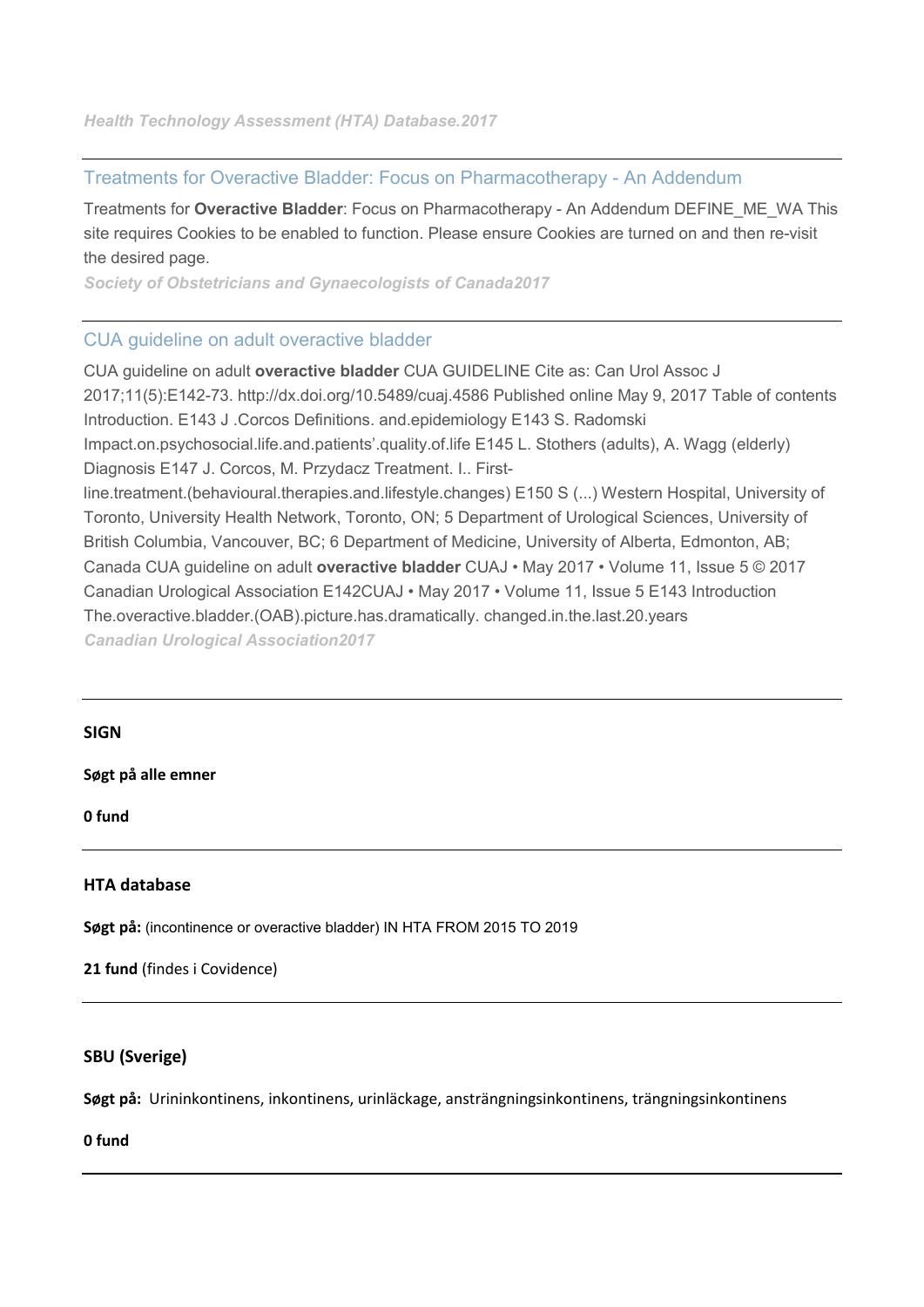## **Socialstyrelsen (Sverige)**

Søgt i menuen på: [Nationella riktlinjer](http://www.socialstyrelsen.se/riktlinjer/nationellariktlinjer) 

**0 fund**

#### **Helsedirektoratet**

Søgt på: Nasjonale faglige retningslinjer

**0 fund**

#### **Folkehelseinstituttet**

Søgt på hver af ordene:

urininkontinens, urinlekkasje

**0 fund**

#### **NHMRC, Australien**

**Søgt på**: Urinary incontinence, stress incontinence, urge incontinence, urgency incontinence, mixed incontinence, overactive bladder, bladder incontinence

**0 fund**

#### **Guidelines, Canadian Medical Association, Canada**

**Søgt på**: Urinary incontinence, stress incontinence, urge incontinence, urgency incontinence, mixed incontinence, overactive bladder, bladder incontinence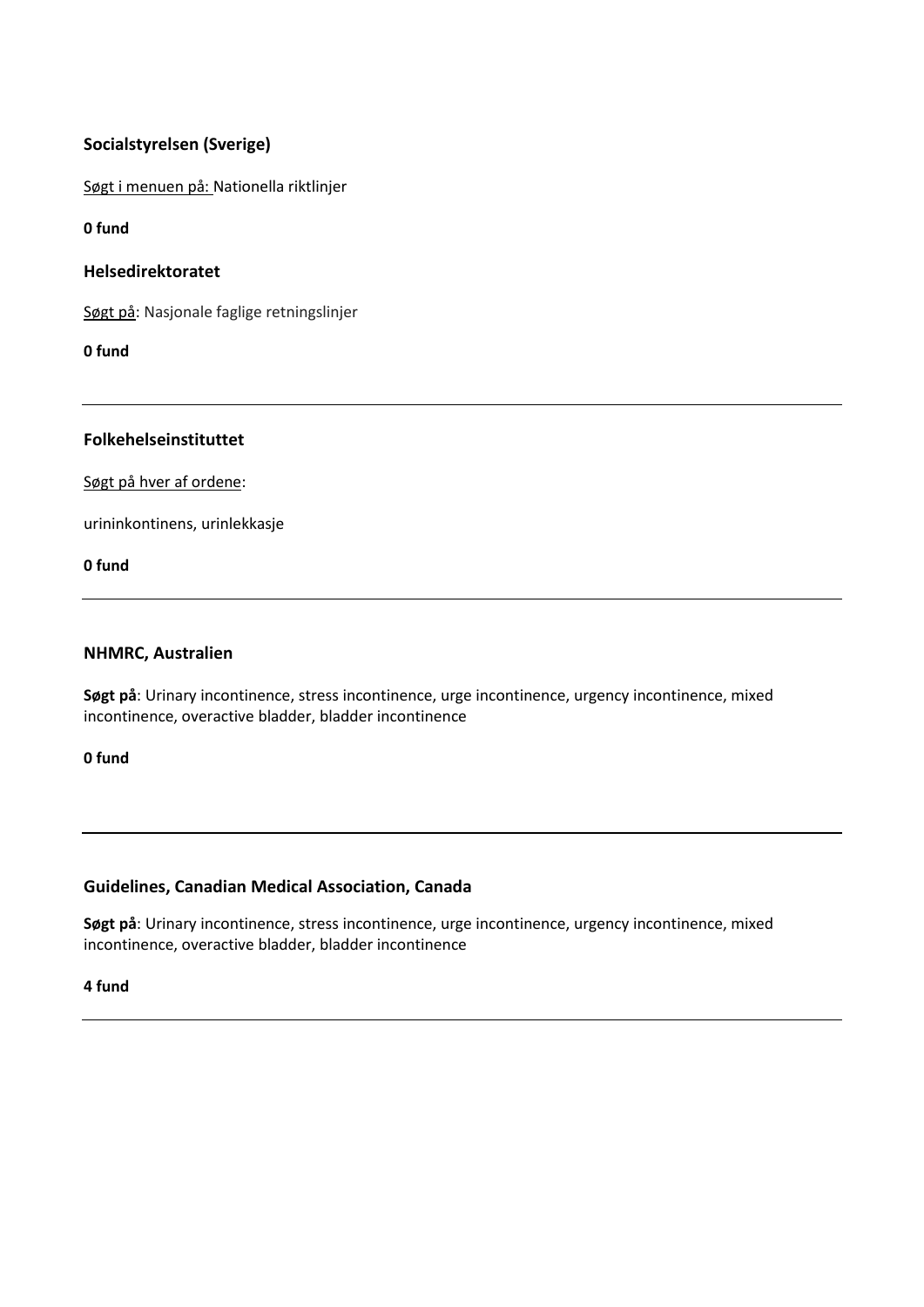## **American Urological Association (AUA)**

#### **2 fund**

## Surgical Treatment of Female Stress Urinary Incontinence (SUI): AUA/SUFU Guideline AUA/SUFU Guideline: Published 2017

Stress urinary incontinence (SUI) is a common problem in the field of Female Urology. This guideline evaluates both the index patient, defined as an otherwise healthy female considering surgical therapy for the correction of SUI, as well as the non-index patient, which includes those with high-grade prolapse as well as geriatric patients. Topics covered include evaluation and patient counseling, minimally invasive surgery procedures, outcomes assessment, and overall bladder health.

[Unabridged version of this Guideline](https://www.auanet.org/Documents/education/clinical-guidance/Stress-Urinary-Incontinence.pdf) [pdf] [Algorithm associated with this Guideline](https://www.auanet.org/Documents/education/clinical-guidance/SUI-Algorithm.pdf) [pdf]

## Diagnosis and Treatment of Non-Neurogenic Overactive Bladder (OAB) in Adults: AUA/SUFU Guideline AUA/SUFU Guideline: Published 2012; Amended 2014

The clinical guideline on Diagnosis and Treatment of Non-Neurogenic Overactive Bladder (OAB) in Adults: AUA/SUFU Guideline discusses patient presentation, diagnosis, treatment, and follow-up of patients based on the currently available data.

[Unabridged version of this Guideline](https://www.auanet.org/documents/education/clinical-guidance/Overactive-Bladder.pdf) [pdf] [Algorithm associated with this Guideline](https://www.auanet.org/Documents/education/clinical-guidance/Overactive-Bladder-Algorithm.pdf) [pdf]

#### **European Urological Association**

Søgt på: Alle guidelines

#### **1 fund**

#### Urinary Incontinence

| Full Text Guidelines Summary of Changes<br>Pocket Guidelines   Archive   Pa<br>Scientific Publications & Appendices |  |
|---------------------------------------------------------------------------------------------------------------------|--|
| To access the pdfs & translations of individual guidelines, please log in as EAU member.                            |  |
| Non-EAU members can view the web versions.                                                                          |  |
| To become an EAU member, click here.                                                                                |  |
| F.C. Burkhard (Chair), J.L.H.R. Bosch, F. Cruz, G.E. Lemack, A.K. Nambiar, N. Thiruchelvam, A. Tubaro               |  |
| Guidelines Associates: D. Ambühl, D.A. Bedretdinova, F. Farag, R. Lombardo, M.P. Schneider                          |  |
| <b>TABLE OF CONTENTS</b>                                                                                            |  |
| + SHOW ALL CHAPTERS                                                                                                 |  |
| <b>INTRODUCTION</b>                                                                                                 |  |
| 1.1Aim and objectives                                                                                               |  |
| 1.2Panel composition                                                                                                |  |
| 1.3 Available publications                                                                                          |  |
| 1.4Publication history                                                                                              |  |
| 1. INTRODUCTION                                                                                                     |  |
| 2. METHODS                                                                                                          |  |
| 3. DIAGNOSTIC EVALUATION                                                                                            |  |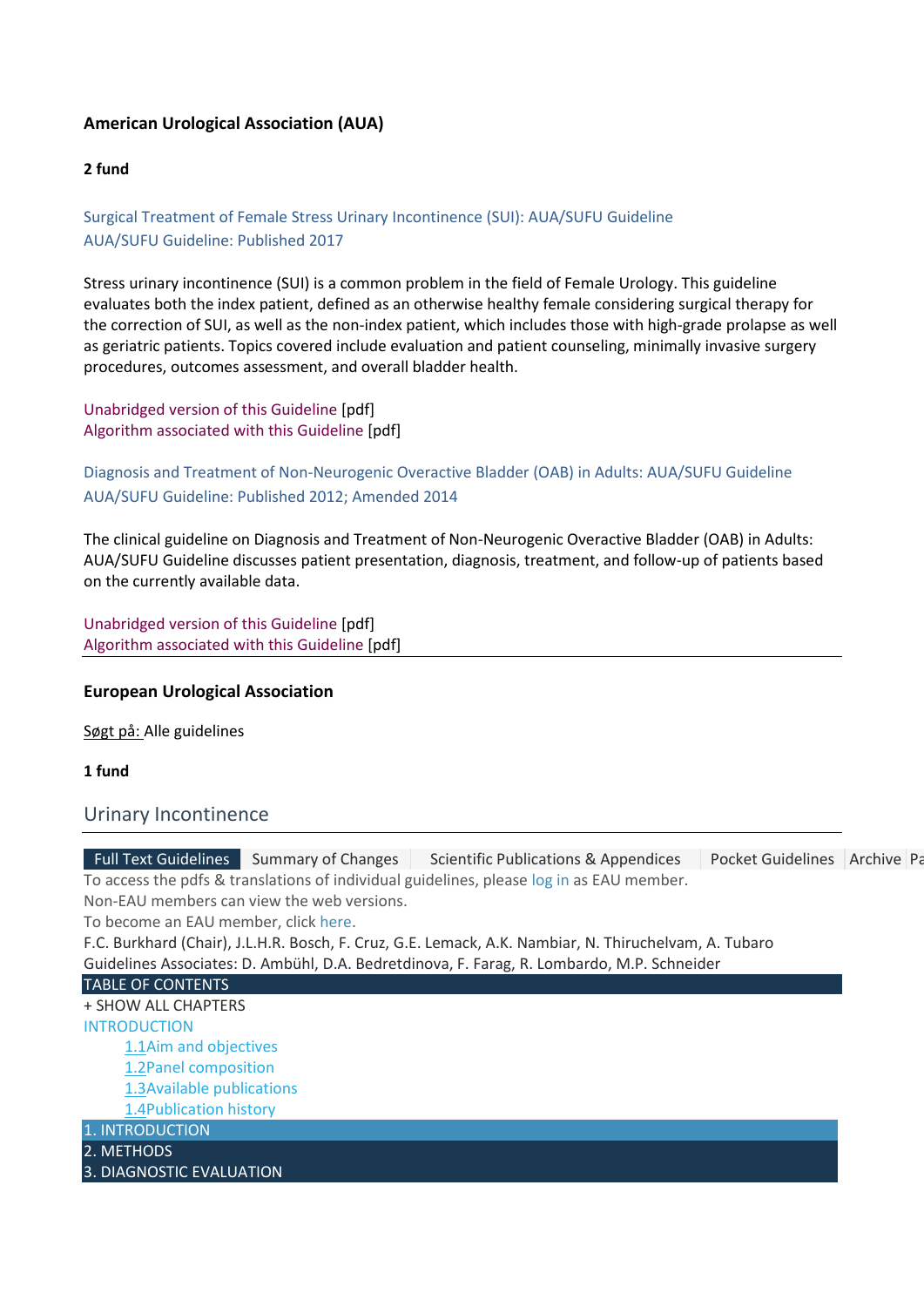#### 4. [DISEASE MANAGEMENT](https://uroweb.org/guideline/urinary-incontinence/#4) 5. [REFERENCES](https://uroweb.org/guideline/urinary-incontinence/#5) 6. [CONFLICT OF INTEREST](https://uroweb.org/guideline/urinary-incontinence/#6) 7. [CITATION INFORMATION](https://uroweb.org/guideline/urinary-incontinence/#7) 8. [APPENDIX A: NON OBSTETRIC URINARY FISTULA](https://uroweb.org/guideline/urinary-incontinence/#8)

#### 1.INTRODUCTION

Urinary incontinence (UI) is an extremely common complaint in every part of the world. It causes a great deal of distress and embarrassment, as well as significant costs, to both individuals and societies. Estimates of prevalence vary according to the definition of incontinence and the population studied. However, there is universal agreement about the importance of the problem in terms of human suffering and economic cost.

#### • *[2018 EAU Urinary Incontinence Guidelines Search Strategies](https://uroweb.org/wp-content/uploads/2018-EAU-Urinary-Incontinence-Guidelines-Search-Strategies.pdf)*

## **Dansk Selskab for Obstetrik og Gynækologi**

**Søgt på:** Alle guidelines

#### **1 fund**

Guideline for behandling af overaktiv blære hos kvinder med Botox, Sakralnervestimulation, vægttab og akupunktur.

#### **[DSOG Guideline](https://static1.squarespace.com/static/5467abcce4b056d72594db79/t/5b9eaa66aa4a990d713cb3bb/1537124968553/Samlet+guideline+UUI+PDF.pdf)**

## **Center for Kliniske Retningslinjer**

**Søgt på:** Inkontinens, overaktiv blære

**1 fund**

[Statens Serum Institut: Nationale infektionshygiejniske retningslinjer: Forebyggelse af urinvejsinfektion i](https://www.sst.dk/da/udgivelser/2016/%7E/media/14865AA6917D48FF8F2C2F039D9B2415.ashxhttps:/hygiejne.ssi.dk/NIRuvi)  [forbindelse med urinvejsdrænage og inkontinenshjælpemidler, 2015](https://www.sst.dk/da/udgivelser/2016/%7E/media/14865AA6917D48FF8F2C2F039D9B2415.ashxhttps:/hygiejne.ssi.dk/NIRuvi)

#### **Medline**

**136 fund** (findes I Covidence)

Database(s): **Ovid MEDLINE(R) and Epub Ahead of Print, In-Process & Other Non-Indexed Citations, Daily and Versions(R)** 1946 to February 01, 2019

Search Strategy: **# Searches Results** 1 exp Urinary Incontinence/ 31054 2 stress incontinence.ti,ab,kw,kf. 5583 3 urge incontinence.ti,ab,kw,kf. 2414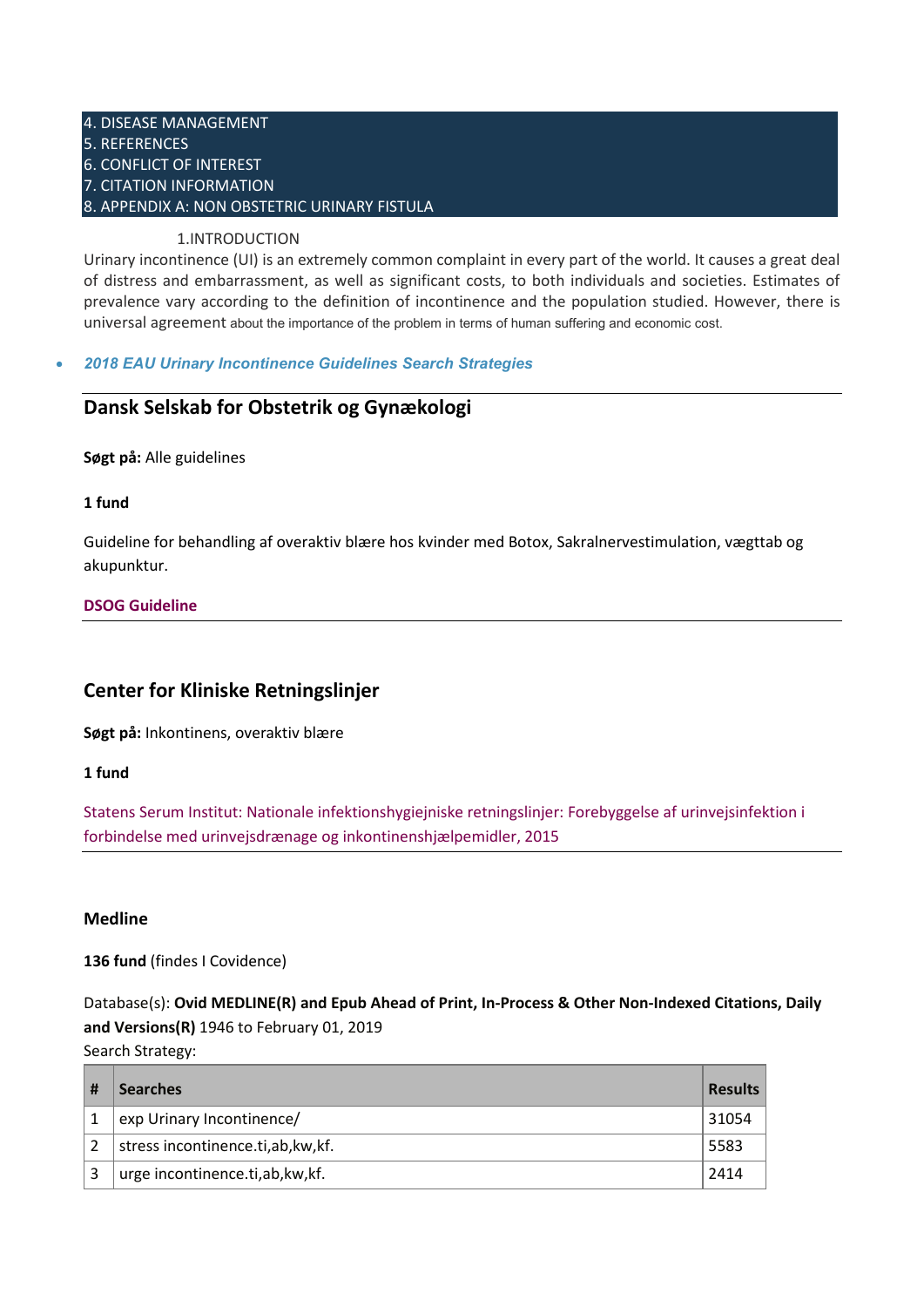| 4              | mixed incontinence.ti,ab,kw,kf.                                                     | 547    |
|----------------|-------------------------------------------------------------------------------------|--------|
| 5              | Urinary Bladder, Overactive/                                                        | 3982   |
| 6              | overactive bladder.ti,ab, kw, kf.                                                   | 5660   |
| $\overline{7}$ | bladder incontinence.ti,ab,kw,kf.                                                   | 204    |
| 8              | (urinary adj3 incontinence).ti,ab,kw,kf.                                            | 24424  |
| 9              | urinary leakage.ti,ab, kw, kf.                                                      | 972    |
| 10             | incontinentia urinae.ti,ab, kw, kf.                                                 | 8      |
| 11             | urine leakage.ti,ab,kw,kf.                                                          | 776    |
| 12             | (incontinence adj1 urine).ti,ab,kw,kf.                                              | 257    |
| 13             | (urgen* adj1 incontinence).ti,ab,kw,kf.                                             | 687    |
| 14             | $or/1-13$                                                                           | 45461  |
| 15             | limit 14 to (guideline or practice guideline)                                       | 133    |
| 16             | exp Guideline/                                                                      | 31405  |
| 17             | Health Planning Guidelines/                                                         | 4020   |
| 18             | guidelines as topic/ or practice guidelines as topic/                               | 144932 |
| 19             | (guideline* or hta or health technology assessment* or recommendations).ti, kw, kf. | 108091 |
| 20             | Cochrane.jw.                                                                        | 14238  |
| 21             | $or/16-20$                                                                          | 242138 |
| 22             | 14 and 21                                                                           | 720    |
| 23             | 15 or 22                                                                            | 720    |
| 24             | limit 23 to (yr="2015-2019" and (english or danish or swedish or norwegian))        | 136    |

#### **Embase**

#### **fund** (findes I Covidence)

Database(s): **Embase** 1974 to 2019 January 22 Search Strategy:

| # | <b>Searches</b>                        | <b>Results</b> |
|---|----------------------------------------|----------------|
| 1 | exp urine incontinence/                | 68601          |
| 2 | stress incontinence.ti.ab.kw.          | 8305           |
| 3 | urge incontinence.ti.ab.kw.            | 4259           |
| 4 | mixed incontinence.ti.ab.kw.           | 1014           |
| 5 | overactive bladder/                    | 14476          |
| 6 | overactive bladder.ti.ab.kw.           | 10348          |
| 7 | bladder incontinence.ti.ab.kw.         | 399            |
| 8 | (urinary adj3 incontinence).ti,ab, kw. | 39067          |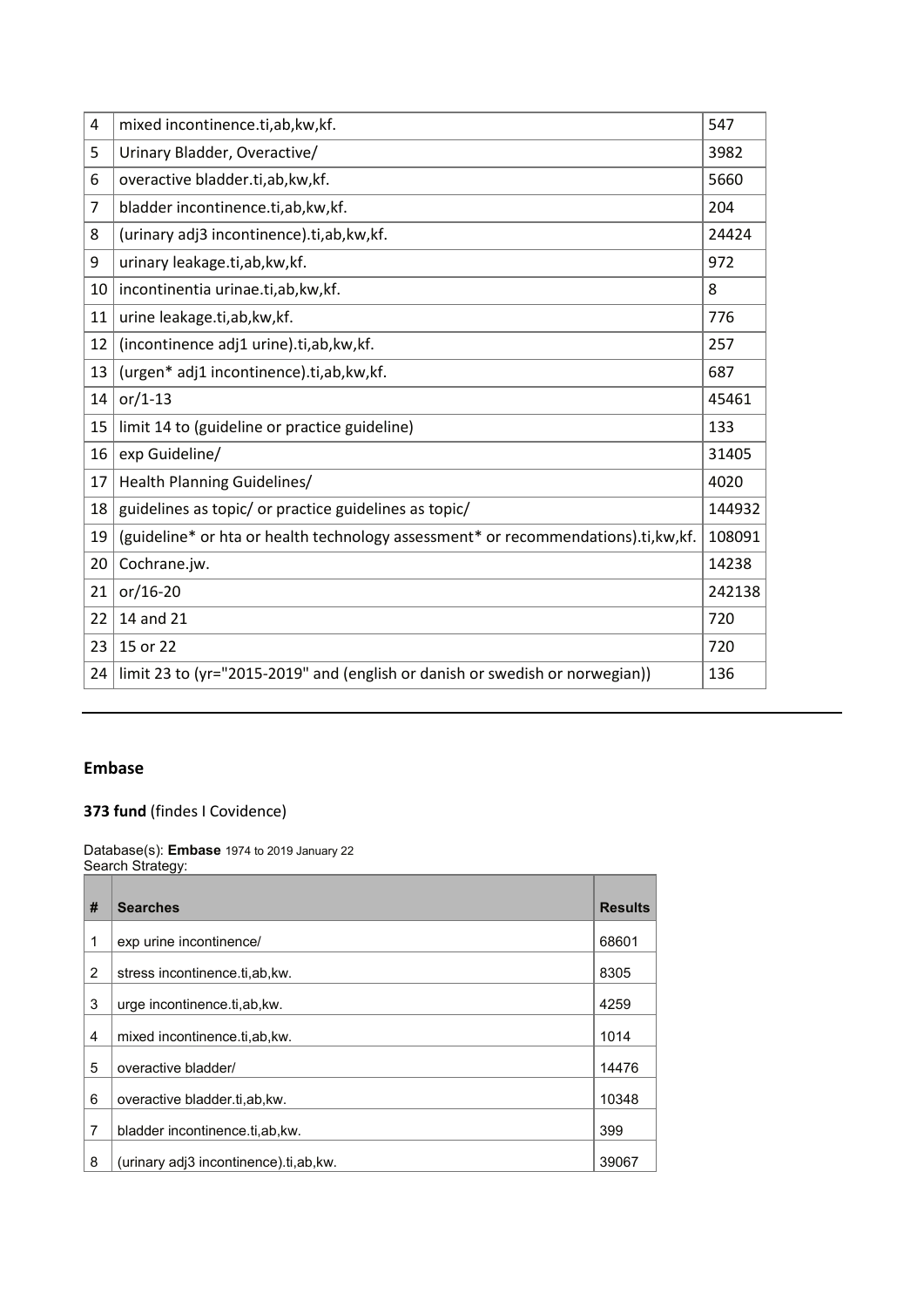| 9  | urinary leakage.ti, ab, kw.                                                  | 1666   |
|----|------------------------------------------------------------------------------|--------|
| 10 | incontinentia urinae.ti,ab, kw.                                              | 4      |
| 11 | urine leakage.ti,ab, kw.                                                     | 1401   |
| 12 | (incontinence adj1 urine).ti,ab, kw.                                         | 507    |
| 13 | (urgen* adj1 incontinence).ti,ab, kw.                                        | 1380   |
| 14 | or/1-13                                                                      | 84003  |
| 15 | practice guideline/                                                          | 365766 |
| 16 | (guideline* or hta or health technology assessment*).ti, kw.                 | 112018 |
| 17 | or/15-16                                                                     | 404508 |
| 18 | 14 and 17                                                                    | 1591   |
| 19 | limit 18 to (yr="2015-2019" and (english or danish or swedish or norwegian)) | 423    |
| 20 | prostat*.ti,ab,kw.                                                           | 279696 |
| 21 | 19 not 20                                                                    | 373    |

## **Cinahl**

## **18 fund** (findes I Covidence)

| #               | Query                                                                                       | <b>Limiters/Expanders</b>                                                                          | <b>Results</b> |
|-----------------|---------------------------------------------------------------------------------------------|----------------------------------------------------------------------------------------------------|----------------|
| S <sub>19</sub> | <b>S15 AND S18</b>                                                                          | Limiters - Published Date: 20150101-<br>20190131; Language: Danish, English,<br>Norwegian, Swedish | 18             |
| S <sub>18</sub> | S <sub>16</sub> OR S <sub>17</sub>                                                          |                                                                                                    | 44,443         |
| S <sub>17</sub> | TI (guideline* or hta or health technology<br>assessment*)                                  |                                                                                                    | 37,654         |
| S <sub>16</sub> | PT practice guidelines                                                                      |                                                                                                    | 11,223         |
| S <sub>15</sub> | S1 OR S2 OR S3 OR S4 OR S5 OR S6<br>OR S7 OR S8 OR S9 OR S10 OR S11<br>OR S12 OR S13 OR S14 |                                                                                                    | 14,106         |
| S <sub>14</sub> | urgen* N1 incontinence                                                                      |                                                                                                    | 261            |
| S <sub>13</sub> | incontinence N1 urine                                                                       |                                                                                                    | 91             |
| S <sub>12</sub> | urine leakage                                                                               |                                                                                                    | 129            |
| S <sub>11</sub> | incontinentia urinae                                                                        |                                                                                                    | 0              |
| S <sub>10</sub> | urinary leakage                                                                             |                                                                                                    | 121            |